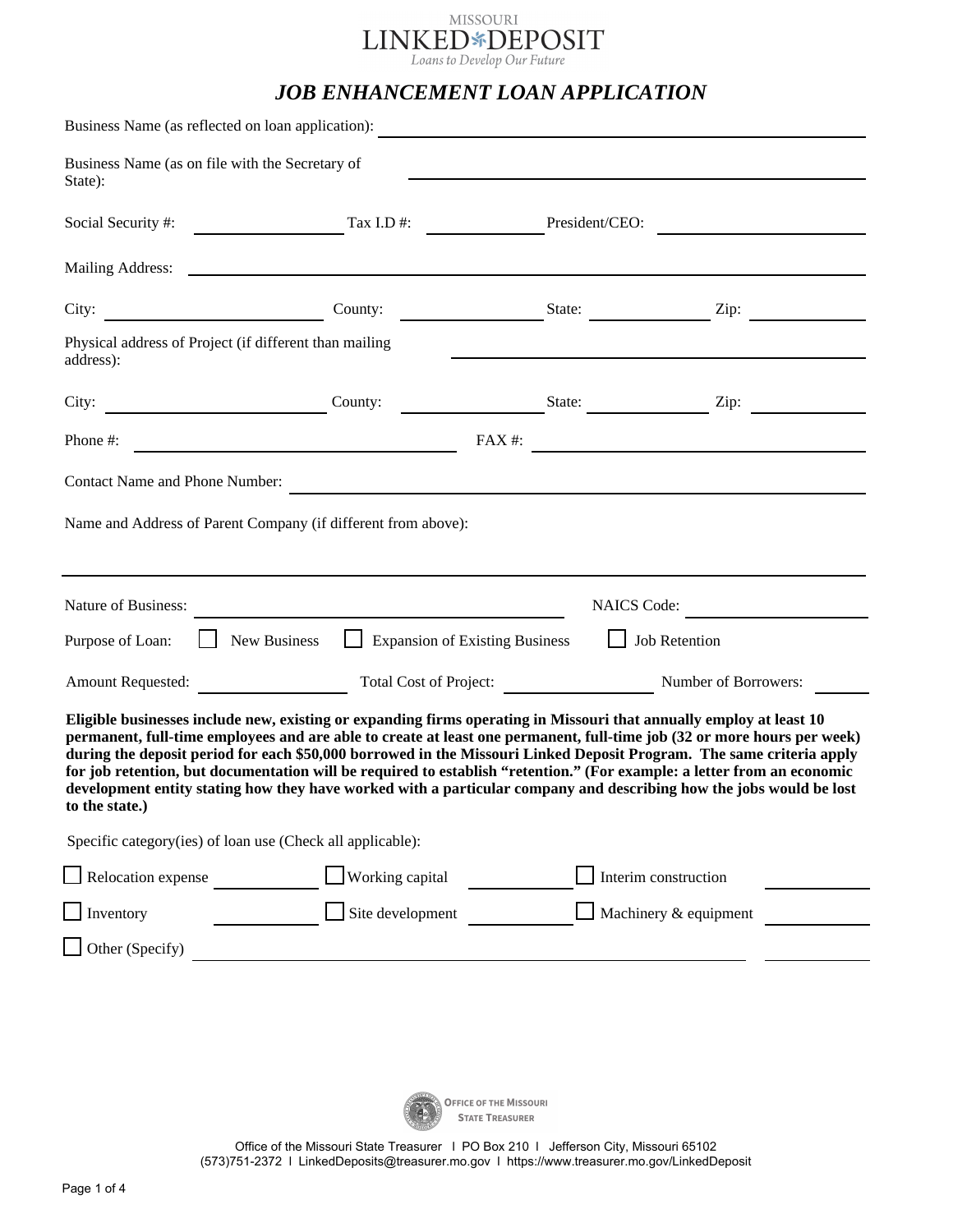



## **DEMOGRAPHIC INFORMATION:**

| Have you participated in the Missouri Linked Deposit Program Previously?                                                                                                | Yes                                 | N <sub>o</sub> |
|-------------------------------------------------------------------------------------------------------------------------------------------------------------------------|-------------------------------------|----------------|
| If yes, what time period:                                                                                                                                               |                                     |                |
| Are you a minority-owned firm<br>and/or a female-owned firm $\Box$<br>or neither $\Box$                                                                                 | (question required by 30.758, RSMo) |                |
| or the spouse of such<br>Are you a veteran, reservist or member of National Guard                                                                                       | $or$ neither                        |                |
| Are you using a Small Business Administration (SBA) guarantee for this loan?                                                                                            | Yes                                 | No             |
| Current number of full-time employees:<br>(Minimum of 32 hours per week.)                                                                                               |                                     |                |
| (These employees should not be included in the full-time employee<br>Current number of part-time employees:<br>number.)                                                 |                                     |                |
| Does this information differ from your last report to the Division of Employment Security regarding number of employees?                                                |                                     |                |
| No<br>If yes, how?<br>Yes                                                                                                                                               |                                     |                |
| Does your company combine information for other sites in the state for purposes of reporting to the Division of Employment<br>or is this the only location?<br>Security |                                     |                |
| (If combined, please list the totals by Missouri cities.)                                                                                                               |                                     |                |
| How many permanent, full-time positions will be created during deposit?                                                                                                 |                                     |                |
| Please provide estimated time frame.                                                                                                                                    |                                     |                |
| Job titles, wages and descriptions for these positions to be created during deposit?                                                                                    |                                     |                |

**The primary purpose of the Missouri Linked Deposit Program is job creation. Therefore, audits will be performed to ensure that the projected number of jobs listed on the borrower's original loan application are created by the company during the deposit period and that loan proceeds are used in accordance with the law. If the borrower does not meet these requirements, the Missouri State Treasurer will increase the interest rate charged on the deposit to the market rate that would normally be paid on deposits. The lender, in turn, may pass this on to the borrower in the form of an increase in the normal lending rate instead of the reduced interest rate.**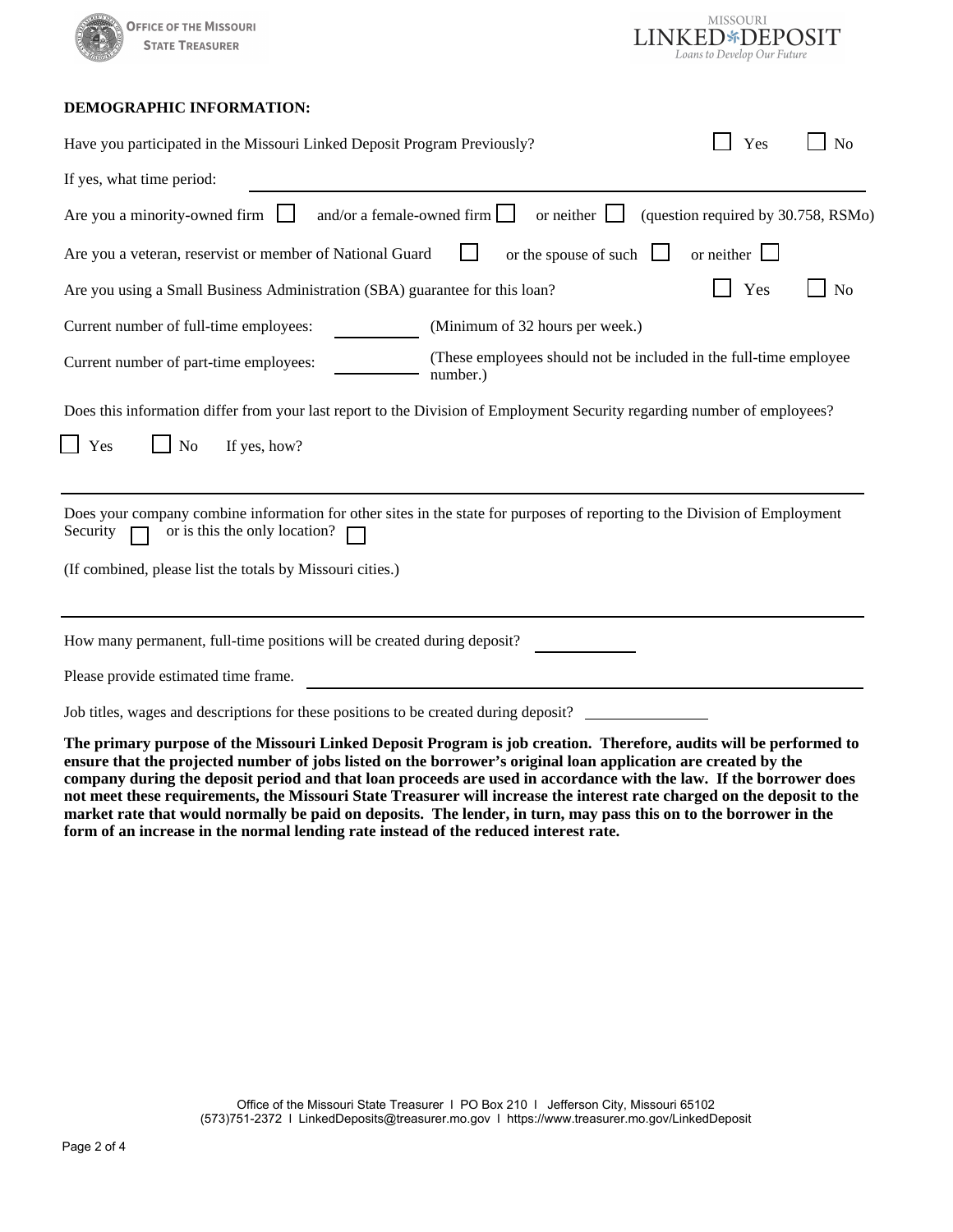



## **APPLICANT CERTIFICATION:**

*In submitting this application, I the undersigned eligible borrower, have read the following and hereby certify and agree that I meet the following eligibility criteria:*

| (a) Am I headquartered in Missouri                                                                                                                                                                                                                                                                             | True | False |
|----------------------------------------------------------------------------------------------------------------------------------------------------------------------------------------------------------------------------------------------------------------------------------------------------------------|------|-------|
| (b) Maintain operations and transact business in Missouri                                                                                                                                                                                                                                                      | True | False |
| (c) Employ fewer than 100 full time employees                                                                                                                                                                                                                                                                  | True | False |
| (d) Am organized for profit                                                                                                                                                                                                                                                                                    | True | False |
| (e) Employ only legal workers*                                                                                                                                                                                                                                                                                 | True | False |
| (f) Business has no environmental compliance issues with the Missouri Department of Natural<br>Resources.*                                                                                                                                                                                                     | True | False |
| (g) No owner has pleaded guilty to or been found guilty of, or is currently incarcerated, on probation<br>or on parole, for a felony or a crime of moral turpitude; no owner is currently facing charges for a<br>felony or a crime of moral turpitude; and no owner is currently on probation for any crime.* | True | False |
| (h) I have read and verify I am in compliance with all state statures and policies of the Missouri State<br>Treasurer's office relative to the Missouri Linked Deposit Program.                                                                                                                                | True | False |

*\* NOTE: The Missouri State Treasurer's office may require documentation to verify compliance with these statements.*

*I further certify that I have the requisite authority to complete this application on behalf of the applicant and that by my signature the applicant and all employees of the applicant shall be bound by its terms and the provisions of sections 30.750 through 30.850, Revised Statutes of Missouri. I certify that this linked deposit loan shall be used exclusively for the purposes indicated in this application. I acknowledge that receipt of the reduced interest rate loan applied for herein carries the obligation to create or retain the number and type of jobs described in this application. I agree to immediately notify the Missouri State Treasurer if there is a reasonable expectation that the applicant will not be able to create or retain the number and type of jobs described herein. I understand that if the applicant will not be able to or does not meet the job creation/retention projections stated herein, the Missouri State Treasurer may deem it necessary to modify the amount, term or interest rate of the deposit, as appropriate. In the event that the loan proceeds are not used for allowable operating expenses, the remaining loan proceeds will be immediately returned to the lending institution and any loan proceeds already used shall be repaid to the lending institution as soon as practicable. I understand that the Missouri State Treasurer may request additional information during the term of the deposit or for a reasonable period thereafter, and agree to respond immediately to all reasonable requests, including preparation of an updated application. I understand that any intentional misrepresentation or misuse of linked deposit loan funds subjects the responsible party to criminal liability, and that I am aware of the Conflict of Interest Policy adopted by the Missouri State Treasurer's office and I comply with that policy. Further, I certify that I am in compliance with all state and federal laws.*

 *I understand that by participating in the Missouri Linked Deposit Program I am subject to all Revised Missouri Statutes related to receiving state monies, including chapter 610, the Missouri Sunshine Law. By signing below and accepting the linked deposit, I acknowledge that information related to this linked deposit application may be released in the promotion of the Missouri Linked Deposit Program within the constraints set forth in Chapter 610, RSMo.*

Signature (Signature on file at the Financial Institution) Title (if business) Date